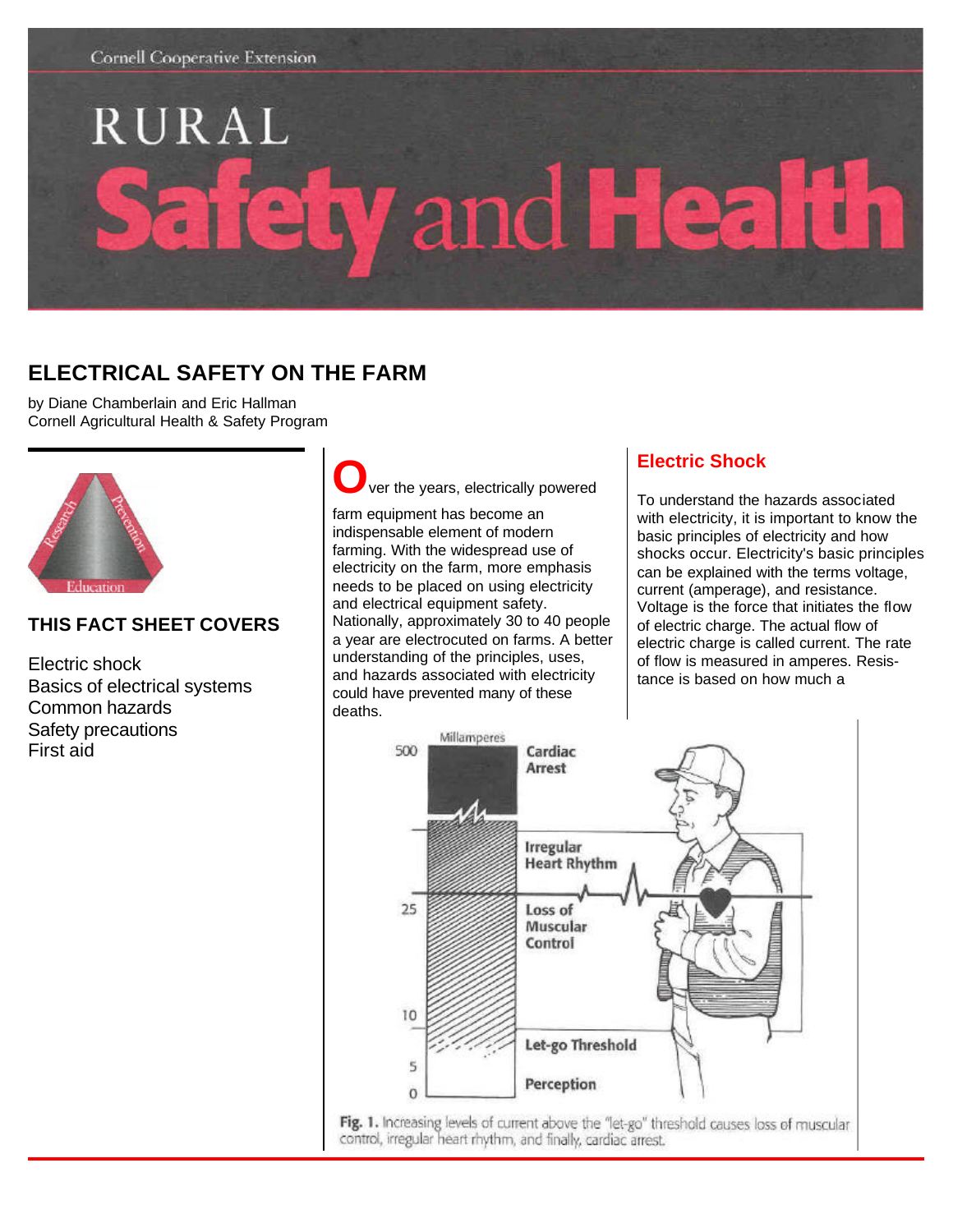material impedes the current and *regulates* the rate of flow. Electricity usually takes the path of least resistance. When the human body becomes part of this path, the result is electric shock.

 Two wires are needed to complete an electrical circuit--one wire to carry the current to an electric device, the other to return the electricity to the power source and finally to the ground. If the protective insulation on any of the wires or inside a piece of electrical equipment is defective, the current can follow a different path to ground. By coming in contact with a faulty electrical object, a person may act as a conductor to ground and experience a shock.

 Several factors determine the effect a shock will have on a human body: the duration of contact, the amperage, the path the current takes through the body, and the electrical resistance of the body. A person standing in water is a better conductor than a person on dry ground. Taken together, these factors can produce some surprising results. For instance, the current from a 7 1/2 watt Christmas tree bulb (60/ 1000 of an ampere) can kill a person if the current passes through the heart. Figure 1 shows the physiological effects of different current levels.

## **Electrical Distribution System**

Electricity is brought to a farm from a power company's supply lines through the main service entrance. Normally, all power to the farm is metered at this point. The main disconnect should be located here so that all power to the farm can be manually turned off at one point.

 From the main service entrance, wires lead to each building or area service entrance through buried or overhead wires. These service en- trances should also be equipped with disconnects so that power can be shut off to one site without affecting other areas.

 The main distribution system on a farmstead should always be large enough to accommodate present demand and future expansion. Proper installation of the electrical system is essential for safety. Local codes should always be followed because their main purpose is to provide users with safe systems. If no electric code exists for your area, the National Electric Code (NEC) is the minimum standard to follow. Only qualified electricians should install electrical systems.



Fig. 2. Central metering and distribution are common components of a farmstead's electrical system.

# **Protecting Yourself and the Electrical System**

#### **Circuit Protection**

Electrical systems have built-in features to safeguard equipment and wiring from excessive current. The most common circuit protection is a fuse. When excess current flows to the fuse, a portion of it breaks, cutting power to the circuit. To restore power, the fuse must be replaced. A circuit breaker offers the same protection, but is more convenient. A flip of a switch restores power after a circuit breaker has been tripped by an overload. When a fuse blows or a circuit breaker

is tripped, remember:

- The circuit breaker or the fuse should never be bypassed because this can damage equipment or start a fire if the circuit becomes overheated.
- Never replace a fuse with one that is larger than that specified for the circuit. A fuse that is too large will not protect against an overload, which can cause a fire.
- Do not replace fuses with pennies, nails, bar stock, or other objects. Many electrical fires have been caused by such substitutions. **Grounding**

Grounding is a necessary safety feature of every electrical system. It protects against electric shock, fire, and damage to equipment and reduces the hazards associated with lightning. Proper

grounding for both the system and electrical equipment is particularly relevant for farmsteads.

 System grounding starts at the main service entrance. The neutral of the main service is connected either to an all-metal water pipe or to a metal rod that has been driven into the ground. These act as ground electrodes. If a ground rod is employed, it must be driven deep enough to always be In contact with moist soil (at least 10 feet). To ensure continuity of the ground throughout the system, each branch service entrance should be grounded with its neutral wire connected to the grounded main service neutral.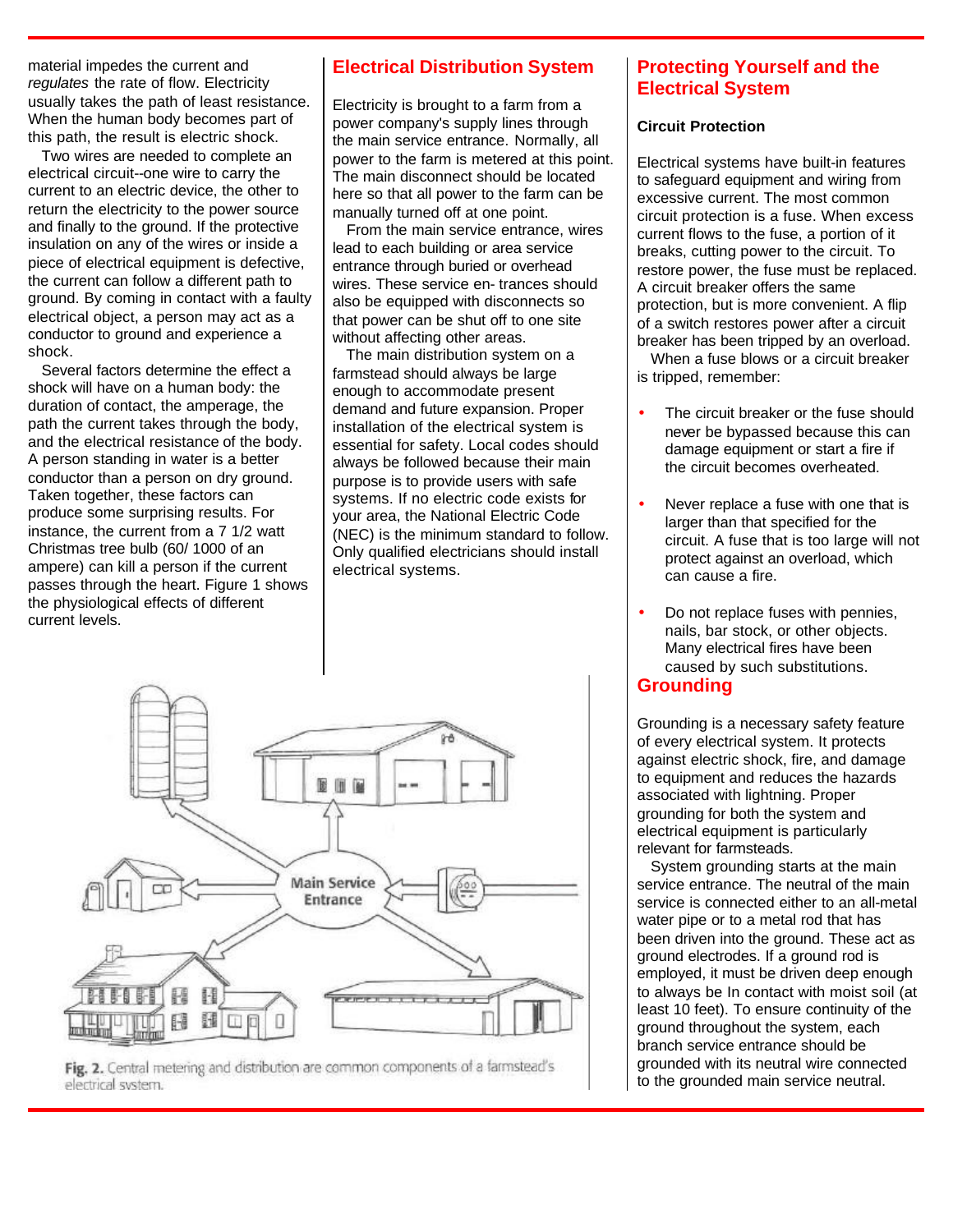Equipment grounding ensures that a person who comes in contact with electrical equipment does not get a shock because of a ground fault. A ground fault can occur when wiring connections become loose or protective insulation is broken or defective.

 When current leaks and electrifies a metal box or fixture, it follows a conductive path to complete its circuit. An equipment ground serves as a conductor or path of low resistance.

 The best way to ground power tools is to use tools with three-wire power cords and three-prong plugs. The third wire is the ground and connects to the system ground when it is plugged into a properly grounded outlet. When using an extension cord, be sure it has a third wire for grounding. To confirm that receptacles have maintained their ground, periodically check them with a circuit tester. Double-insulated power tools are also available, offering protection from ground faults by providing a layer of insulation between the wires and the tool's metal casing. Doubleinsulated power tools are not as effectively grounded as three-wire tools because the insulation can fail if it gets wet.

 Any metal, system, or equipment component that may become electrified when a fault occurs needs to be grounded. This includes, but is not limited to, junction boxes, motor frames, and fuse boxes. The electrical system ground does not ground these metallic enclosures. A qualified electrician should install all ground connections to make sure the system functions properly.

 Ground fault circuit interrupters (GFCI) are also used to protect against shocks from ground faults. A GFCI detects current leakage at very low levels (as little as 5 milliamps) and rapidly cuts off the power. Three types of commonly available GFCIs are units built into circuit breakers, units built into receptacles, and portable GFCIs that plug into any receptacle.

#### **Lockouts**

The purpose of a lockout is to prevent equipment from being accidentally started and injuring people when it is being serviced or repaired. When



servicing electrically powered equipment, a lock should always be placed on its switch. For example, if a silo unloader needs a repair, a lock on the control box will prevent the machine from starting while you are working inside the silo.

#### **Harsh Farm Environments**

Many agricultural facilities have severe environments that require special attention when installing and maintaining electrical systems. Threats to the system come from a number of sources. The vapors from

animal waste in confinement housing can corrode electrical components. High humidity in milking facilities can rapidly deteriorate conventional metal electrical boxes. Physical damage to wiring, boxes, and light fixtures can be caused by livestock, equipment, and people. To protect your assets from fire or the cost of rewiring, follow these recommendations when installing your electrical system.



Fig. 4. Lock out the switch. Do not risk having a switch turned on while you are working on the electrical system. Note waterproof outlets.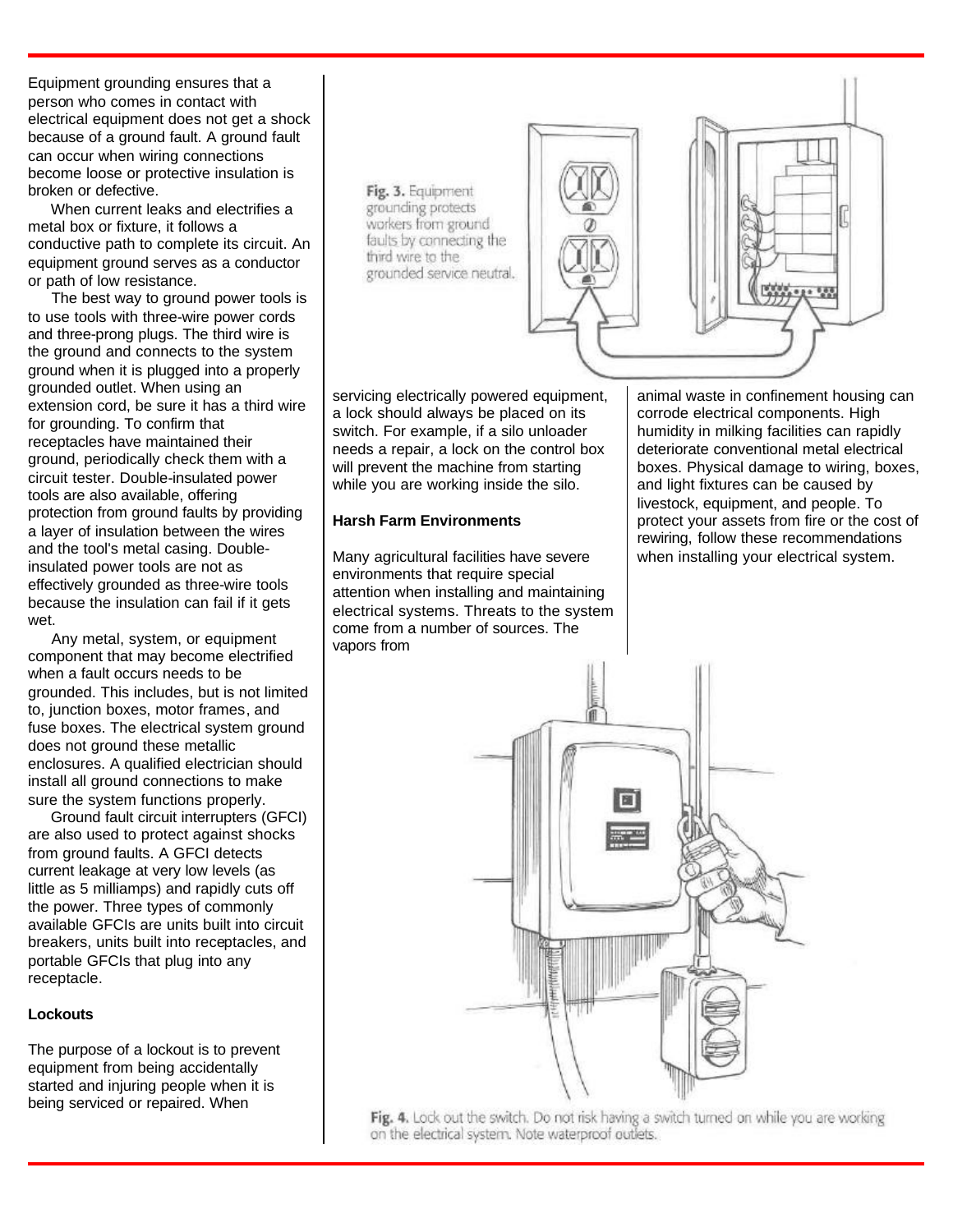Fig. 5. When light bulbs are close to a work area, they can be bumped. Glass enclosures help, but a substantial guard further reduces the risk of fine.



Fig. 6. Double-pole, double-throw transfer switch



In corrosive and damp environments

- Use underground feeder (UF) electric cable.
- Make sure all control boxes, light fixtures, switches, and receptacles are made of corrosion-resistant materials.
- Install watertight covers on receptacles and switches and over light bulbs.
- Locate the distribution panel away from severe environments. If a clean, dry area, such as an office, is not available, mount the distribution panel outside.
- Make sure that every electrical system component or piece of equipment located outside is watertight.
- Run conductors through horizontal conduit and seal the conduit ends so moisture cannot enter the distribution panel. When conductors run from a warm, moist environment to a cold location, condensation can form and enter the distribution panel.
- Inside farm buildings, mount wiring outside of walls to allow continuous inspection.

In dusty environments (such as grain or feed handling areas):

- Place protective enclosures over all light bulbs to protect them from dust and lessen the fire hazard.
- Use explosion-proof switches. Fire from an explosion can occur in areas where fine dusts or harmful, highly flammable vapors come in contact with sparks from an electric switch.

In areas where physical damage to the electrical system by livestock, equipment, or people is likely:

- Protect circuit boxes by thought- fully choosing their location. Placing them around a corner or away from animals makes the boxes far less vulnerable to abuse.
- Run conductors in conduit to protect them from physical damage by livestock.